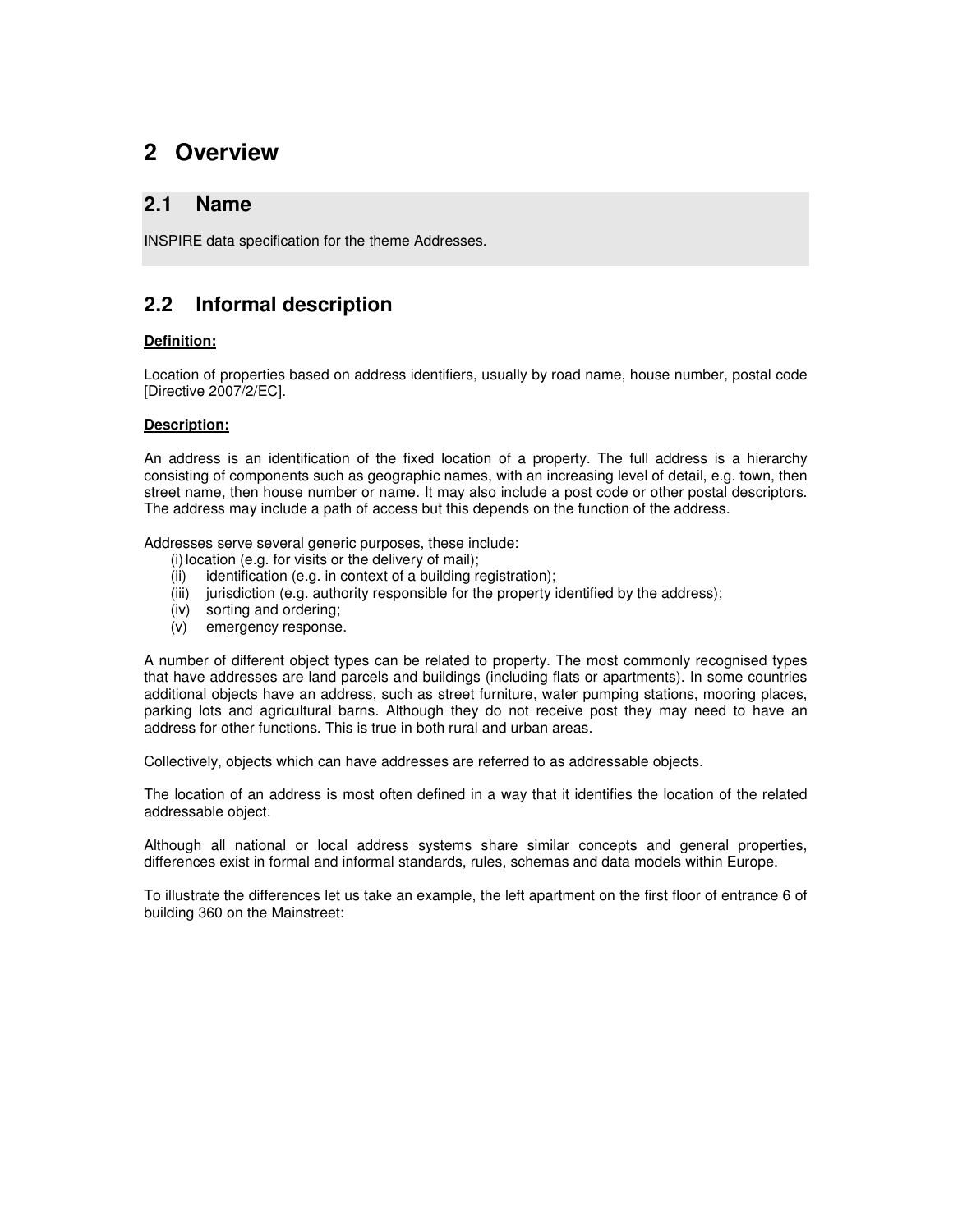

Even within member states there are several possibilities how the address of the apartment would look like, as an example in the following table some examples are given:

| Sweden                                                                 | Denmark                                        | United Kingdom                                                             |
|------------------------------------------------------------------------|------------------------------------------------|----------------------------------------------------------------------------|
| Mainstreet 6 1101<br>12345 Farsta                                      | Mainstreet 6 1 TV<br>2400 København NV         | Flat 1A<br>6. Mainstreet<br><b>Fairfield Wandsworth</b><br>London SW18 1ED |
| The Netherlands                                                        | Belgium (Flanders)                             | Germanv                                                                    |
| Mainstreet 24<br>2500 AA Den Haag                                      | Mainstreet 6 bus 3<br>2140 Antwerpen           | Mainstreet 6<br>67 433 Kelkheim                                            |
| Spain                                                                  | Czech Republic                                 |                                                                            |
| Mainstreet 6 left 1 1<br>Cortijo del Marqués<br>41037, Écija (Sevilla) | Mainstreet 360/6<br>Chodov<br>149 00 Prague 41 |                                                                            |

More detailed discussion of this topic can be found in Annex G and Annex H.

NOTE The address system in many member states have less well developed regulations for rural areas.

An INSPIRE data specification needs to provide a general structure, so it becomes possible to exchange these addresses. The overall concept of addresses, a hierarchical description of a path from the country name, through the municipality and the streets to the buildings and dwellings is represented in the different address components.

In designing the application schema for exchanging addresses within Europe the general structure which can be found in each member state is used. This consists of the following elements:

- Administrative Unit Name (for example the name of the municipality)
- Address Area Name (for example the name of the town)
- Thoroughfare Name (for example the street name)
- Address locator (for example the house number)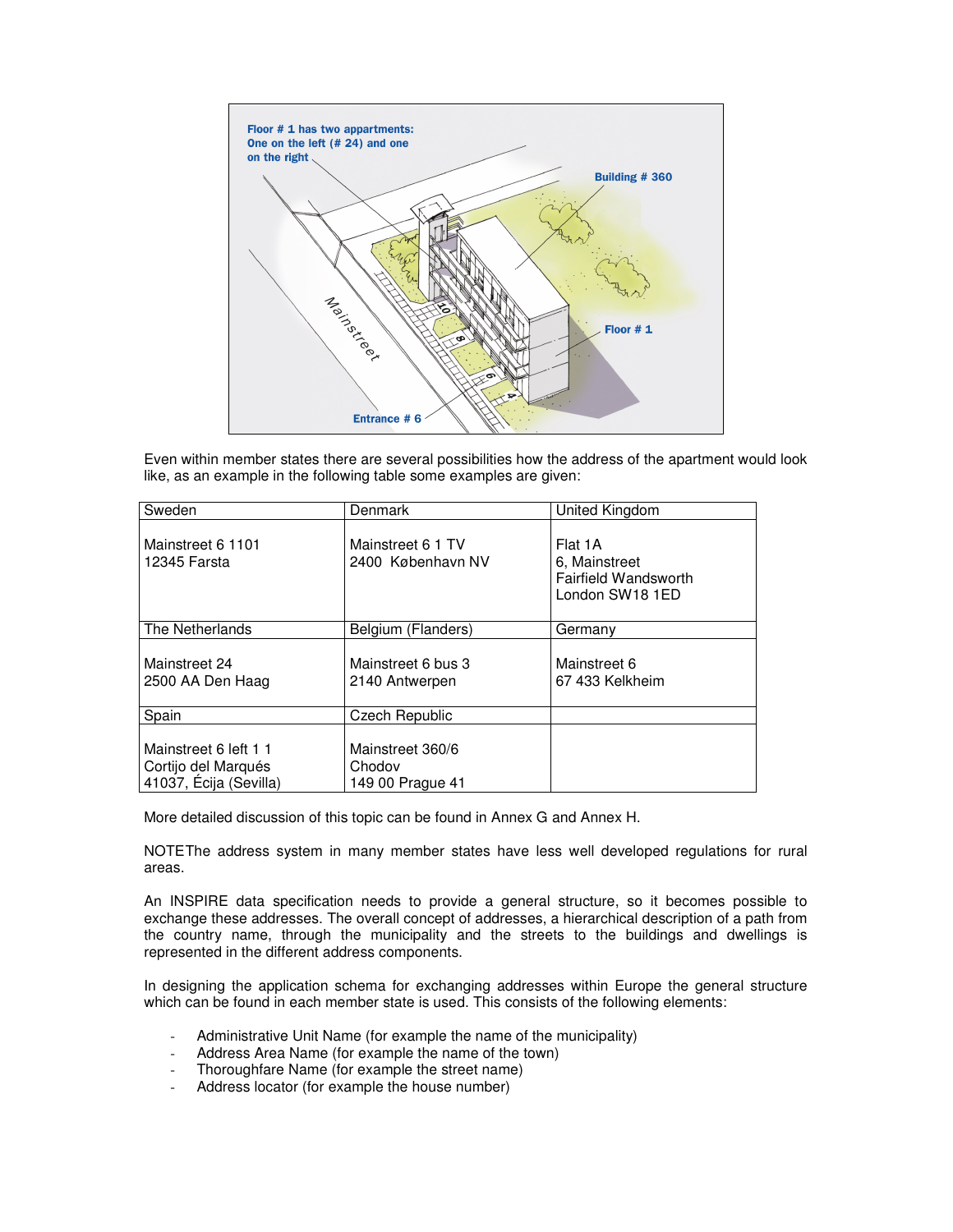Originally for postal delivery purposes, but now often for wider application, an additional component is recognised:

Postal Descriptor (for example the postcode)

The combination of (some of) these components make an address.

## **2.3 Normative References**

[Directive 2007/2/EC] Directive 2007/2/EC of the European Parliament and of the Council of 14 March 2007 establishing an Infrastructure for Spatial Information in the European Community (INSPIRE) [ISO 19107] EN ISO 19107:2005, Geographic Information – Spatial Schema [ISO 19108] EN ISO 19108:2005, Geographic Information – Temporal Schema [ISO 19108-c] ISO 19108:2002/Cor 1:2006, Geographic Information – Temporal Schema, Technical Corrigendum 1 [ISO 19111] EN ISO 19111:2007 Geographic information - Spatial referencing by coordinates (ISO 19111:2007) [ISO 19113] EN ISO 19113:2005, Geographic Information - Quality principles [ISO 19115] EN ISO 19115:2005, Geographic information – Metadata (ISO 19115:2003) [ISO 19118] EN ISO 19118:2006, Geographic information – Encoding (ISO 19118:2005) [ISO 19123] EN ISO 19123:2007, Geographic Information – Schema for coverage geometry and functions [ISO 19125-1] EN ISO 19125-1:2004, Geographic Information – Simple feature access – Part 1: Common architecture [ISO 19135] EN ISO 19135:2007 Geographic information – Procedures for item registration (ISO 19135:2005) [ISO 19138] ISO/TS 19138:2006, Geographic Information – Data quality measures [ISO 19139] ISO/TS 19139:2007, Geographic information – Metadata – XML schema implementation [ISO 19157] ISO/DIS 19157, Geographic information – Data quality [OGC 06-103r4] Implementation Specification for Geographic Information - Simple feature access – Part 1: Common Architecture v1.2.1 NOTE This is an updated version of "EN ISO 19125-1:2004, Geographic information – Simple feature access – Part 1: Common architecture". [Regulation 1205/2008/EC] Regulation 1205/2008/EC implementing Directive 2007/2/EC of the European Parliament and of the Council as regards metadata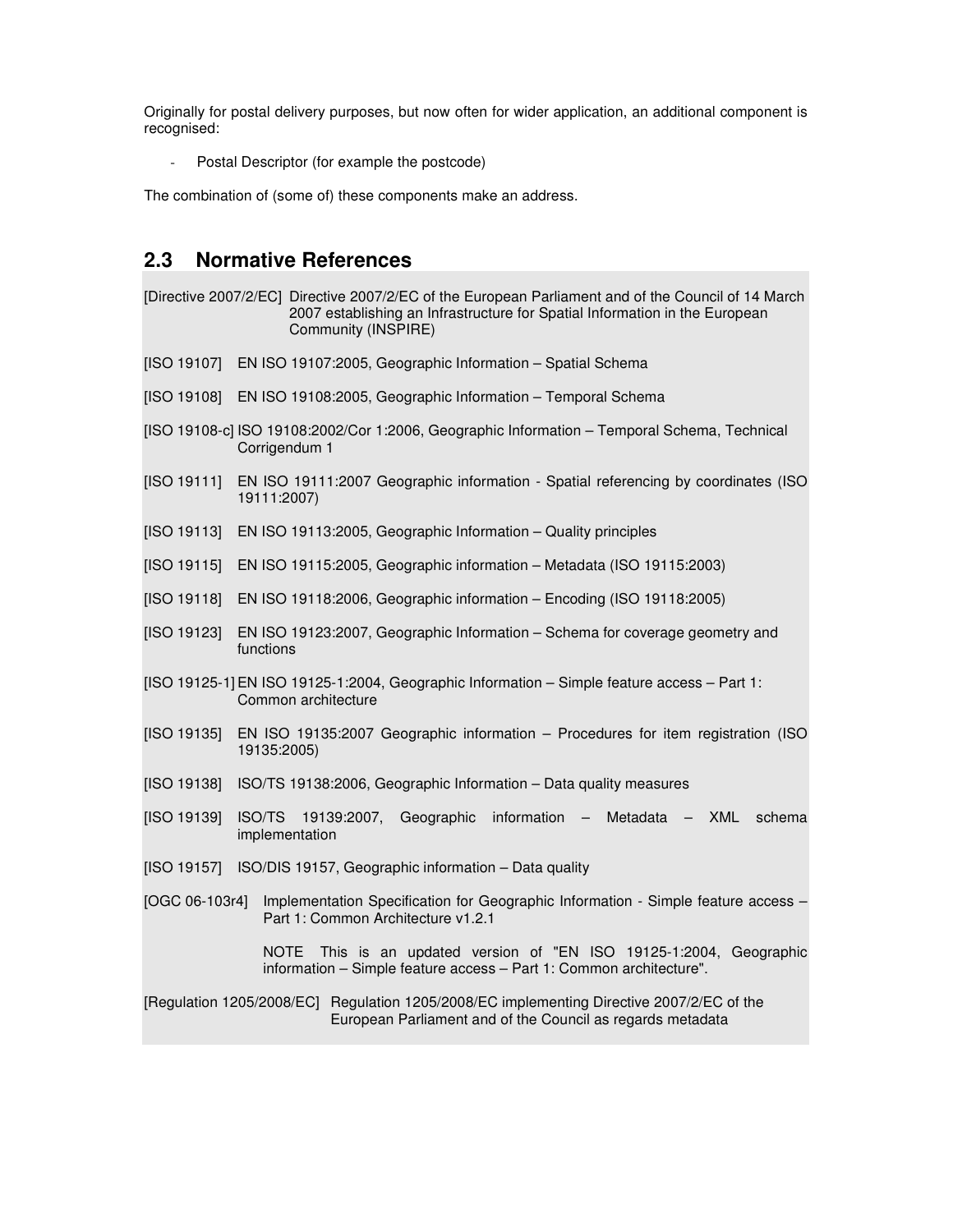# **2.4 Terms and definitions**

General terms and definitions helpful for understanding the INSPIRE data specification documents are defined in the INSPIRE Glossary $^{21}$ .

Specifically, for the theme Addresses, the following terms are defined:

#### **(1) Addressable object**

Spatial object type which can have instances to which it is meaningful to associate addresses in the context of the INSPIRE scope.

Note: Most common addressable objects are real properties, cadastral parcels, buildings, entrances to buildings, dwellings, flats, condominiums/common holds etc., inside a building. Addressable objects can also be other types of sites or constructions like mooring places, points of interest, sports fields, parks, traffic terminals, technical constructions, points of service delivery e.g. utilities, post etc.

#### **(2) Property**

Plot of land and/or fixed objects attached to it.

NOTE 1 May include, but is not restricted to, real property.

NOTE 2 May not be restricted to only a one to one relationship with cadastral parcel."

#### **(3) Postal address**

Set of information which, for a postal item, allows the unambiguous determination of an actual or potential delivery point, usually combined with the specification of an addressee and/or mailee. (Universal Postal Union 2006)

NOTE The description of postal delivery points most often uses the common address components like e.g. thoroughfare name and locator (address number etc.), in addition they can also include specific postal designations like post codes and P.O. box identifiers.

Although these postal designators originally were intended solely for the use of the postal service, especially the post code has frequently been adopted and used for other purposes – as a generic place identifier

### **2.5 Symbols and abbreviations**

NUTS Nomenclature of Territorial Units for Statistics – the Statistical Regions of the EU

- PO Post Office
- UPU Universal Postal Union
- URL Unique Resource Locator
- UML Unified Modelling Language

### **2.6 How the Technical Guidelines map to the Implementing Rules**

The schematic diagram in Figure 1 gives an overview of the relationships between the INSPIRE legal acts (the INSPIRE Directive and Implementing Rules) and the INSPIRE Technical Guidelines. The INSPIRE Directive and Implementing Rules include legally binding requirements that describe, usually on an abstract level, what Member States must implement.

 $21$ <sup>21</sup> The INSPIRE Glossary is available from http://inspireregistry.jrc.ec.europa.eu/registers/GLOSSARY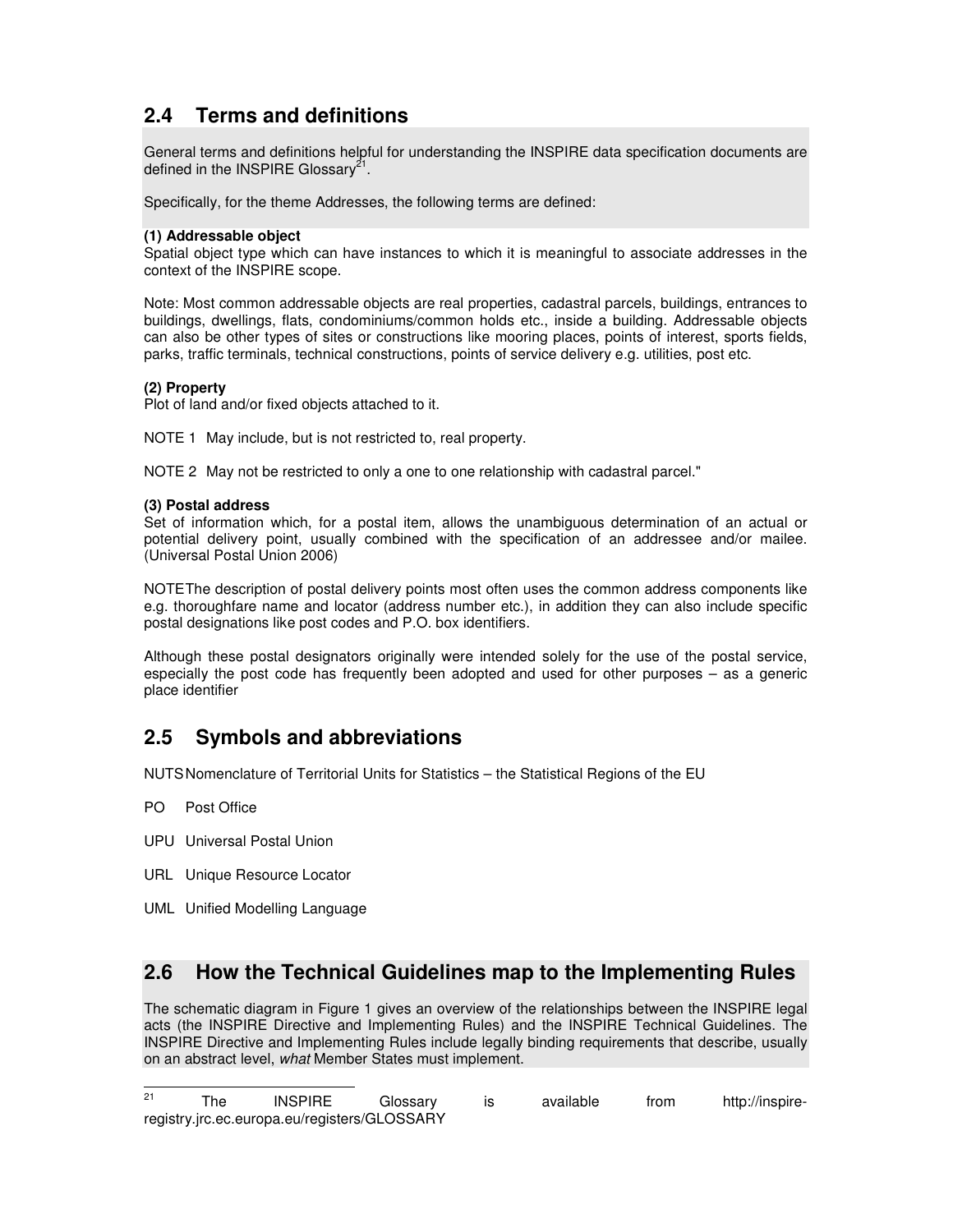In contrast, the Technical Guidelines define how Member States might implement the requirements included in the INSPIRE Implementing Rules. As such, they may include non-binding technical requirements that must be satisfied if a Member State data provider chooses to conform to the Technical Guidelines. Implementing these Technical Guidelines will maximise the interoperability of INSPIRE spatial data sets.



**Figure 1 - Relationship between INSPIRE Implementing Rules and Technical Guidelines** 

#### **2.6.1 Requirements**

The purpose of these Technical Guidelines (Data specifications on Addresses) is to provide practical guidance for implementation that is guided by, and satisfies, the (legally binding) requirements included for the spatial data theme Addresses in the Regulation (Implementing Rules) on interoperability of spatial data sets and services. These requirements are highlighted in this document as follows:

#### **IR Requirement**  Article / Annex / Section no. **Title / Heading**

This style is used for requirements contained in the Implementing Rules on interoperability of spatial data sets and services (Commission Regulation (EU) No 1089/2010).

For each of these IR requirements, these Technical Guidelines contain additional explanations and examples.

NOTE The Abstract Test Suite (ATS) in Annex A contains conformance tests that directly check conformance with these IR requirements.

Furthermore, these Technical Guidelines may propose a specific technical implementation for satisfying an IR requirement. In such cases, these Technical Guidelines may contain additional technical requirements that need to be met in order to be conformant with the corresponding IR